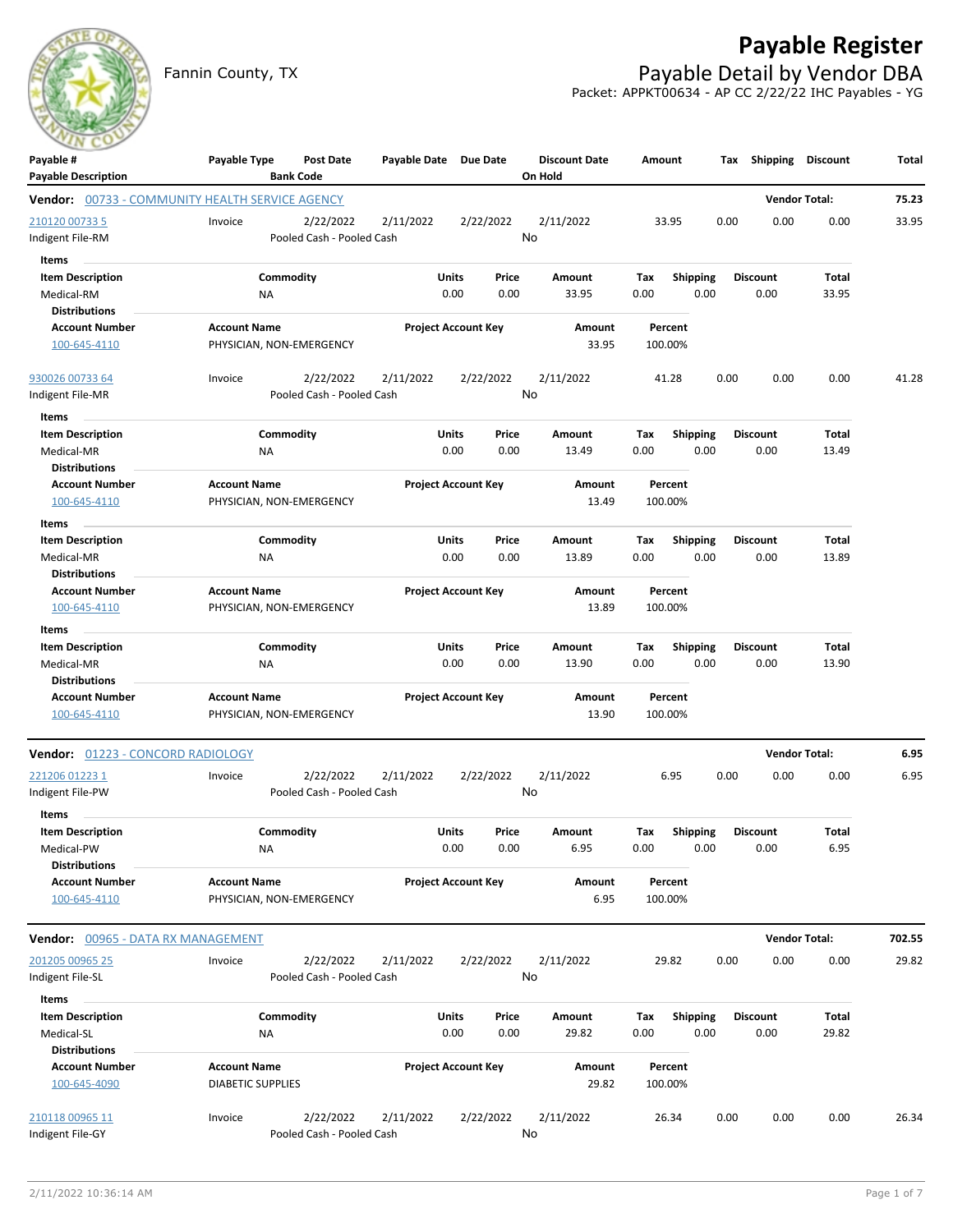**Payable # Payable Type Post Date Payable Date Due Date Payable Description Bank Code Discount Date Amount Tax Shipping Discount Total On Hold** 0.00 0.00 **Units** Medical-GY NA 0.00 0.00 26.34 0.00 **Item Description** 26.34 **Price Amount Tax** 0.00 26.34 Commodity **Shipping Shipping Commodity Shipping Discount** Total NA **Items** 0.00 **Discount Account Number Account Name Project Account Key Amount Distributions Percent** 100-645-4120 PRESCRIPTIONS, DRUGS 26.34 100.00% 2/22/2022 2/11/2022 2/22/2022 Indigent File-KB Pooled Cash - Pooled Cash  $\frac{210324\,00965\,16}{0.00}$  lnvoice 2/22/2022 2/11/2022 2/22/2022 136.85 0.00 0.00 136.85 No 0.00 0.00 **Units** Medical-KB 0.00 **Item Description** 29.82 **Price Amount Tax** 0.00 29.82 Commodity **Shipping Shipping Commodity Shipping Discount** Total NA **Items** 0.00 **Discount Account Number Account Name Project Account Key Amount Distributions Percent** 100-645-4120 PRESCRIPTIONS, DRUGS 29.82 100.00% 0.00 0.00 **Units** Medical-KB 0.00 **Item Description** 107.03 **Price Amount Tax** 0.00 107.03 Commodity **Shipping Example 1 Commodity Shipping Discount** Total NA **Items** 0.00 **Discount Account Number Account Name Project Account Key Amount Distributions Percent** 100-645-4120 PRESCRIPTIONS, DRUGS 107.03 100.00% 2/22/2022 2/11/2022 2/22/2022 Indigent File-TM Pooled Cash - Pooled Cash 220901 00965 5 Credit Memo 2/11/2022 -27.44 0.00 0.00 0.00 -27.44 No 0.00 0.00 **Units** Medical-TM 0.00 **Item Description** -27.44 **Price Amount Tax**  $0.00$   $0.00$   $-27.44$ Commodity **Shipping Shipping Commodity Shipping Discount** Total NA **Items** 0.00 **Discount Account Number Account Name Project Account Key Amount Distributions Percent** 100-645-4120 PRESCRIPTIONS, DRUGS -27.44 100.00% 2/22/2022 2/11/2022 2/22/2022 Indigent File-TM Pooled Cash - Pooled Cash 2<u>20901 00965 5-2</u> Invoice 2/22/2022 2/11/2022 2/22/2022 2/11/2022 194.30 0.00 0.00 194.30 No 0.00 0.00 **Units** Medical-TM 0.00 **Item Description** 164.48 **Price Amount Tax** 0.00 164.48 Commodity **Shipping Shipping Commodity Shipping Discount** Total NA **Items** 0.00 **Discount Account Number Account Name Project Account Key Amount Distributions Percent** 100-645-4120 PRESCRIPTIONS, DRUGS 164.48 100.00% 0.00 0.00 **Units** Medical-TM 0.00 **Item Description** 29.82 **Price Amount Tax** 0.00 29.82 Commodity **Shipping Example 1 Commodity Shipping Discount** Total NA **Items** 0.00 **Discount Account Number Account Name Project Account Key Amount Distributions Percent** 100-645-4090 DIABETIC SUPPLIES 29.82 100.00% 2/22/2022 2/11/2022 2/22/2022 Indigent File-AR Pooled Cash - Pooled Cash 221103 00965 3 Invoice 2/11/2022 124.44 0.00 0.00 0.00 124.44 No 0.00 0.00 **Units** Medical-AR 0.00 **Item Description** 106.49 **Price Amount Tax** 0.00 106.49 Commodity **Shipping Shipping Commodity Shipping Discount** Total NA **Items** 0.00 **Discount Account Number Account Name Project Account Key Amount Distributions Percent** 100-645-4120 PRESCRIPTIONS, DRUGS 106.49 100.00% 0.00 0.00 **Units** Medical-AR 0.00 **Item Description** 17.95 **Price Amount Tax** 0.00 17.95 Commodity **Shipping Example 1 Commodity Shipping Discount** Total NA **Items** 0.00 **Discount Account Number Account Name Project Account Key Amount Distributions Percent** 100-645-4120 PRESCRIPTIONS, DRUGS 17.95 100.00%

**Payable Register Packet: APPKT00634 - AP CC 2/22/22 IHC Payables - YG**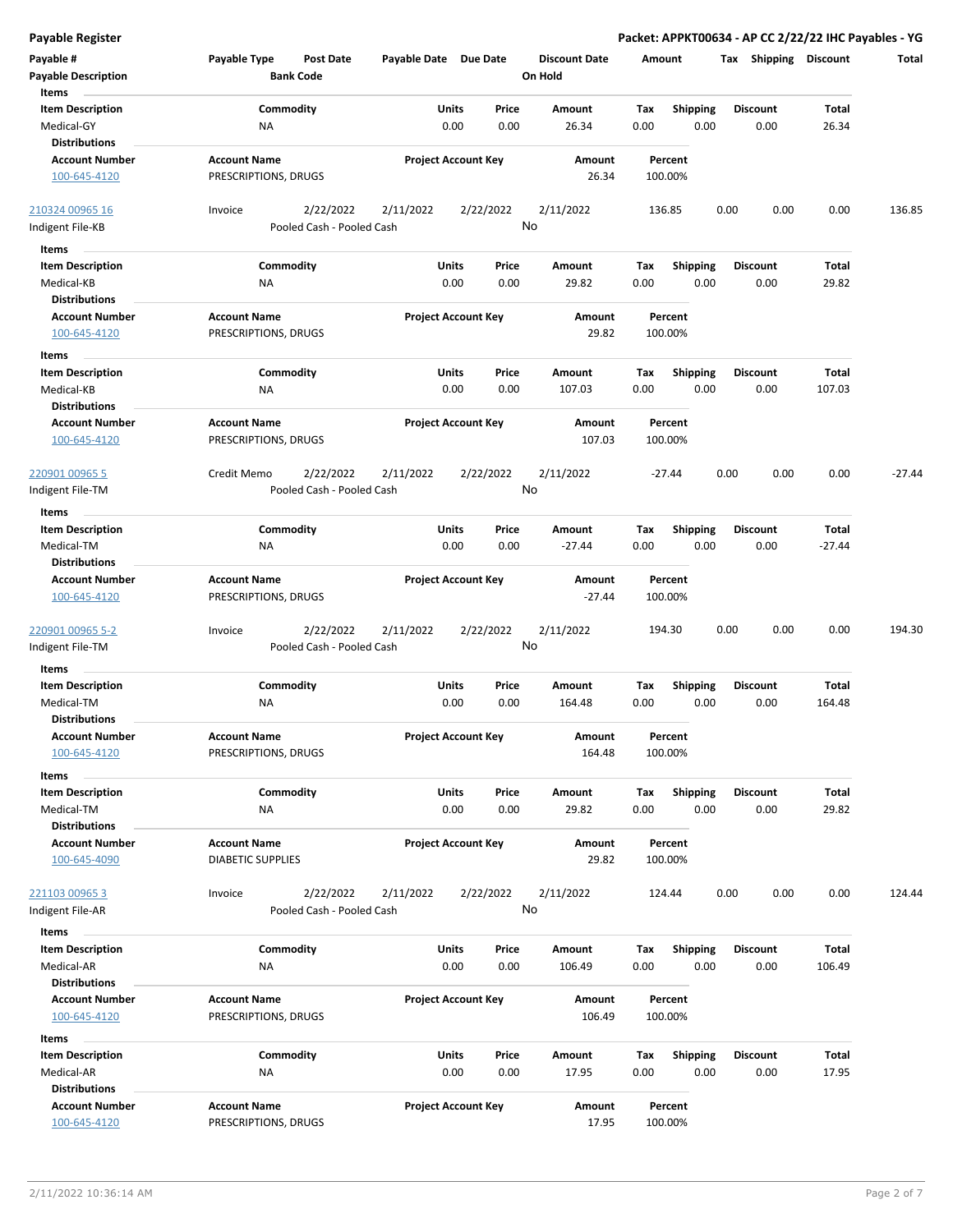| Payable Register                                    |                                             |                                        |                       |                            |                                 |             |                         |      |                         | Packet: APPKT00634 - AP CC 2/22/22 IHC Payables - YG |          |
|-----------------------------------------------------|---------------------------------------------|----------------------------------------|-----------------------|----------------------------|---------------------------------|-------------|-------------------------|------|-------------------------|------------------------------------------------------|----------|
| Payable #<br><b>Payable Description</b>             | Payable Type                                | Post Date<br><b>Bank Code</b>          | Payable Date Due Date |                            | <b>Discount Date</b><br>On Hold |             | Amount                  |      | Tax Shipping Discount   |                                                      | Total    |
| 221104 00965 4<br>Indigent File-JN                  | Invoice                                     | 2/22/2022<br>Pooled Cash - Pooled Cash | 2/11/2022             | 2/22/2022                  | 2/11/2022<br>No                 |             | 106.88                  | 0.00 | 0.00                    | 0.00                                                 | 106.88   |
| Items                                               |                                             |                                        |                       |                            |                                 |             |                         |      |                         |                                                      |          |
| <b>Item Description</b><br>Medical-JN               | ΝA                                          | Commodity                              | Units                 | Price<br>0.00<br>0.00      | Amount<br>106.88                | Tax<br>0.00 | <b>Shipping</b><br>0.00 |      | <b>Discount</b><br>0.00 | Total<br>106.88                                      |          |
| <b>Distributions</b>                                |                                             |                                        |                       |                            |                                 |             |                         |      |                         |                                                      |          |
| <b>Account Number</b>                               | <b>Account Name</b>                         |                                        |                       | <b>Project Account Key</b> | Amount                          |             | Percent                 |      |                         |                                                      |          |
| 100-645-4120                                        | PRESCRIPTIONS, DRUGS                        |                                        |                       |                            | 106.88                          |             | 100.00%                 |      |                         |                                                      |          |
| 221205 00965 1                                      | Invoice                                     | 2/22/2022                              | 2/11/2022             | 2/22/2022                  | 2/11/2022                       |             | 111.36                  | 0.00 | 0.00                    | 0.00                                                 | 111.36   |
| Indigent File-SM                                    |                                             | Pooled Cash - Pooled Cash              |                       |                            | No                              |             |                         |      |                         |                                                      |          |
| Items                                               |                                             |                                        |                       |                            |                                 |             |                         |      |                         |                                                      |          |
| <b>Item Description</b>                             |                                             | Commodity                              | Units                 | Price                      | Amount                          | Tax         | <b>Shipping</b>         |      | <b>Discount</b>         | Total                                                |          |
| Medical-SM                                          | ΝA                                          |                                        |                       | 0.00<br>0.00               | 95.29                           | 0.00        | 0.00                    |      | 0.00                    | 95.29                                                |          |
| <b>Distributions</b>                                |                                             |                                        |                       |                            |                                 |             |                         |      |                         |                                                      |          |
| <b>Account Number</b><br>100-645-4120               | <b>Account Name</b><br>PRESCRIPTIONS, DRUGS |                                        |                       | <b>Project Account Key</b> | Amount<br>95.29                 |             | Percent<br>100.00%      |      |                         |                                                      |          |
| Items                                               |                                             |                                        |                       |                            |                                 |             |                         |      |                         |                                                      |          |
| <b>Item Description</b>                             |                                             | Commodity                              | Units                 | Price                      | Amount                          | Tax         | <b>Shipping</b>         |      | <b>Discount</b>         | Total                                                |          |
| Medical-SM                                          | <b>NA</b>                                   |                                        |                       | 0.00<br>0.00               | 16.07                           | 0.00        | 0.00                    |      | 0.00                    | 16.07                                                |          |
| <b>Distributions</b>                                |                                             |                                        |                       |                            |                                 |             |                         |      |                         |                                                      |          |
| <b>Account Number</b>                               | <b>Account Name</b>                         |                                        |                       | <b>Project Account Key</b> | Amount                          |             | Percent                 |      |                         |                                                      |          |
| 100-645-4120                                        | PRESCRIPTIONS, DRUGS                        |                                        |                       |                            | 16.07                           |             | 100.00%                 |      |                         |                                                      |          |
| <b>Vendor:</b> 01107 - HUNT REGIONAL MEDICAL CENTER |                                             |                                        |                       |                            |                                 |             |                         |      | <b>Vendor Total:</b>    |                                                      | 1,324.37 |
| 170305 01107 9                                      | Invoice                                     | 2/22/2022                              | 2/11/2022             | 2/22/2022                  | 2/11/2022                       | 1,324.37    |                         | 0.00 | 0.00                    | 0.00                                                 | 1,324.37 |
| Indigent File-JM                                    |                                             | Pooled Cash - Pooled Cash              |                       |                            | No                              |             |                         |      |                         |                                                      |          |
| Items                                               |                                             |                                        |                       |                            |                                 |             |                         |      |                         |                                                      |          |
| <b>Item Description</b>                             |                                             | Commodity                              | Units                 | Price                      | Amount                          | Tax         | <b>Shipping</b>         |      | <b>Discount</b>         | Total                                                |          |
| Medical-JM                                          | ΝA                                          |                                        |                       | 0.00<br>0.00               | 1,324.37                        | 0.00        | 0.00                    |      | 0.00                    | 1,324.37                                             |          |
| <b>Distributions</b>                                |                                             |                                        |                       |                            |                                 |             |                         |      |                         |                                                      |          |
| <b>Account Number</b>                               | <b>Account Name</b>                         |                                        |                       | <b>Project Account Key</b> | Amount                          |             | Percent                 |      |                         |                                                      |          |
| 100-645-4140                                        | HOSPITAL, OUTPATIENT                        |                                        |                       |                            | 1,324.37                        |             | 100.00%                 |      |                         |                                                      |          |
| <b>Vendor:</b> 00510 - LABORATORY CORP. OF AMERICA  |                                             |                                        |                       |                            |                                 |             |                         |      |                         | <b>Vendor Total:</b>                                 | 26.65    |
| 210426 00510 2                                      | Invoice                                     | 2/22/2022                              | 2/11/2022             | 2/22/2022                  | 2/11/2022                       |             | 26.65                   | 0.00 | 0.00                    | 0.00                                                 | 26.65    |
| ndigent File-SC                                     |                                             | Pooled Cash - Pooled Cash              |                       |                            | No                              |             |                         |      |                         |                                                      |          |
| Items                                               |                                             |                                        |                       |                            |                                 |             |                         |      |                         |                                                      |          |
| <b>Item Description</b>                             |                                             | Commodity                              | Units                 | Price                      | Amount                          | Tax         | Shipping                |      | <b>Discount</b>         | Total                                                |          |
| Medical-SC                                          | NA                                          |                                        |                       | 0.00<br>0.00               | 6.53                            | 0.00        | 0.00                    |      | 0.00                    | 6.53                                                 |          |
| <b>Distributions</b>                                |                                             |                                        |                       |                            |                                 |             |                         |      |                         |                                                      |          |
| <b>Account Number</b>                               | <b>Account Name</b>                         |                                        |                       | <b>Project Account Key</b> | Amount                          |             | Percent                 |      |                         |                                                      |          |
| 100-645-4150                                        | LABORATORY/X-RAY                            |                                        |                       |                            | 6.53                            |             | 100.00%                 |      |                         |                                                      |          |
| Items                                               |                                             |                                        |                       |                            |                                 |             |                         |      |                         |                                                      |          |
| <b>Item Description</b>                             |                                             | Commodity                              | Units                 | Price                      | Amount                          | Tax         | <b>Shipping</b>         |      | <b>Discount</b>         | Total                                                |          |
| Medical-SC                                          | NA                                          |                                        |                       | 0.00<br>0.00               | 8.87                            | 0.00        | 0.00                    |      | 0.00                    | 8.87                                                 |          |
| <b>Distributions</b>                                |                                             |                                        |                       |                            |                                 |             |                         |      |                         |                                                      |          |
| <b>Account Number</b>                               | <b>Account Name</b>                         |                                        |                       | <b>Project Account Key</b> | Amount                          |             | Percent                 |      |                         |                                                      |          |
| 100-645-4150                                        | LABORATORY/X-RAY                            |                                        |                       |                            | 8.87                            |             | 100.00%                 |      |                         |                                                      |          |
| Items                                               |                                             |                                        |                       |                            |                                 |             |                         |      |                         |                                                      |          |
| <b>Item Description</b>                             |                                             | Commodity                              | Units                 | Price                      | Amount                          | Tax         | <b>Shipping</b>         |      | <b>Discount</b>         | Total                                                |          |
| Medical-SC                                          | NA                                          |                                        |                       | 0.00<br>0.00               | 11.25                           | 0.00        | 0.00                    |      | 0.00                    | 11.25                                                |          |
| <b>Distributions</b>                                |                                             |                                        |                       |                            |                                 |             |                         |      |                         |                                                      |          |
| <b>Account Number</b>                               | <b>Account Name</b>                         |                                        |                       | <b>Project Account Key</b> | Amount                          |             | Percent                 |      |                         |                                                      |          |
| 100-645-4150                                        | LABORATORY/X-RAY                            |                                        |                       |                            | 11.25                           |             | 100.00%                 |      |                         |                                                      |          |
|                                                     |                                             |                                        |                       |                            |                                 |             |                         |      |                         |                                                      |          |

**Vendor:** 01231 - North Texas Comprehensive Cardiology **Vendor Total: 203.79**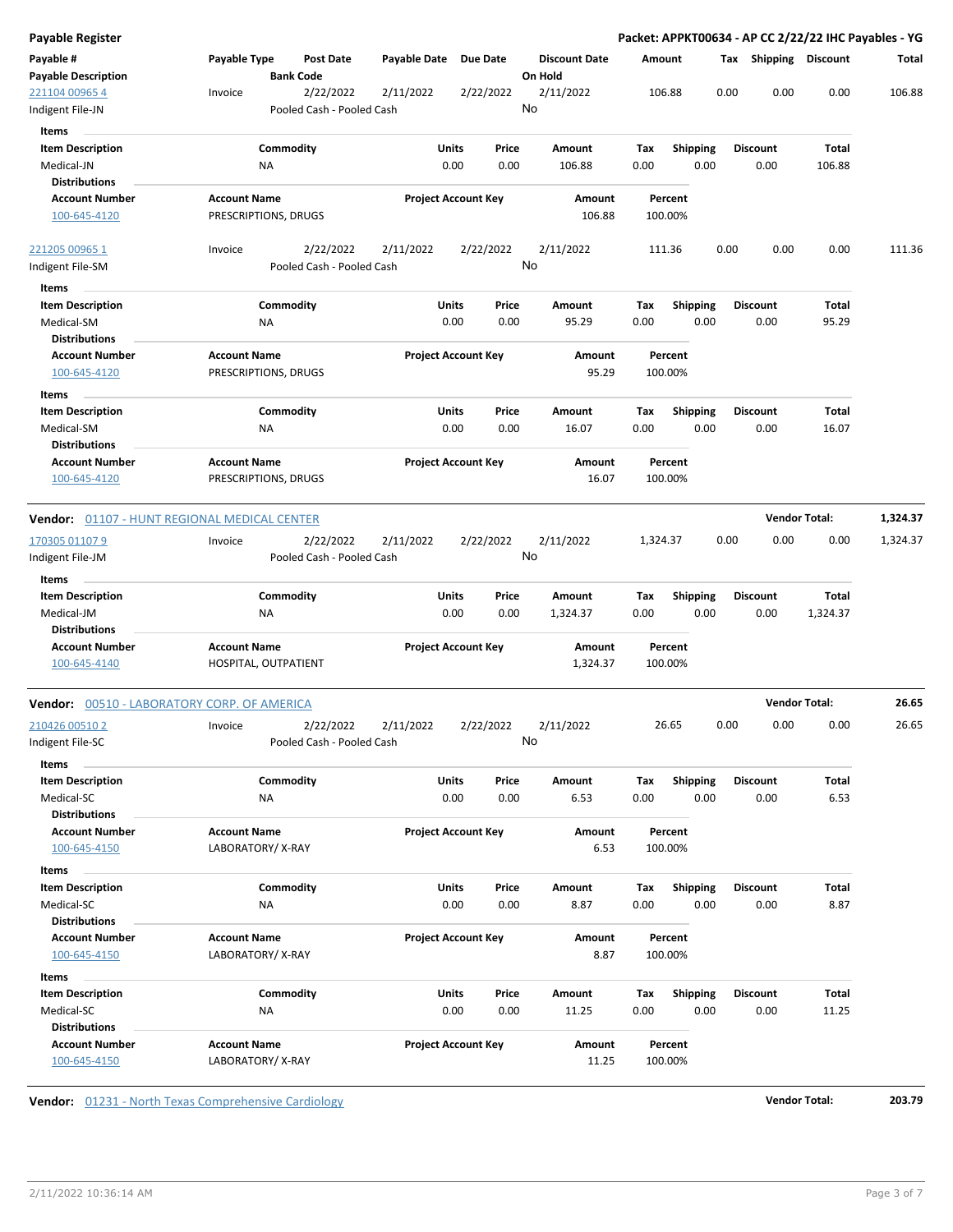| <b>Payable Register</b>              |                                                      |                            |           |                      | Packet: APPKT00634 - AP CC 2/22/22 IHC Payables - YG |                 |                       |                      |        |
|--------------------------------------|------------------------------------------------------|----------------------------|-----------|----------------------|------------------------------------------------------|-----------------|-----------------------|----------------------|--------|
| Payable #                            | Payable Type<br>Post Date                            | Payable Date               | Due Date  | <b>Discount Date</b> | Amount                                               |                 | Tax Shipping Discount |                      | Total  |
| <b>Payable Description</b>           | <b>Bank Code</b>                                     |                            |           | On Hold              |                                                      |                 |                       |                      |        |
| 210324 01231 2                       | 2/22/2022<br>Invoice                                 | 2/11/2022                  | 2/22/2022 | 2/11/2022            | 156.11                                               | 0.00            | 0.00                  | 0.00                 | 156.11 |
| Indigent File-KB                     | Pooled Cash - Pooled Cash                            |                            |           | No                   |                                                      |                 |                       |                      |        |
| Items                                |                                                      |                            |           |                      |                                                      |                 |                       |                      |        |
| <b>Item Description</b>              | Commodity                                            | Units                      | Price     | Amount               | Tax                                                  | <b>Shipping</b> | <b>Discount</b>       | Total                |        |
| Medical-KB                           | <b>NA</b>                                            | 0.00                       | 0.00      | 156.11               | 0.00                                                 | 0.00            | 0.00                  | 156.11               |        |
| <b>Distributions</b>                 |                                                      |                            |           |                      |                                                      |                 |                       |                      |        |
| <b>Account Number</b>                | <b>Account Name</b>                                  | <b>Project Account Key</b> |           | Amount               | Percent                                              |                 |                       |                      |        |
| 100-645-4110                         | PHYSICIAN, NON-EMERGENCY                             |                            |           | 156.11               | 100.00%                                              |                 |                       |                      |        |
| 221104 01231 5                       | 2/22/2022<br>Invoice                                 | 2/11/2022                  | 2/22/2022 | 2/11/2022            | 47.68                                                | 0.00            | 0.00                  | 0.00                 | 47.68  |
| Indigent File-JN                     | Pooled Cash - Pooled Cash                            |                            |           | No                   |                                                      |                 |                       |                      |        |
| Items                                |                                                      |                            |           |                      |                                                      |                 |                       |                      |        |
| <b>Item Description</b>              | Commodity                                            | Units                      | Price     | Amount               | Tax                                                  | <b>Shipping</b> | <b>Discount</b>       | Total                |        |
| Medical-JN                           | ΝA                                                   | 0.00                       | 0.00      | 47.68                | 0.00                                                 | 0.00            | 0.00                  | 47.68                |        |
| <b>Distributions</b>                 |                                                      |                            |           |                      |                                                      |                 |                       |                      |        |
| <b>Account Number</b>                | <b>Account Name</b>                                  | <b>Project Account Key</b> |           | Amount               | Percent                                              |                 |                       |                      |        |
| 100-645-4110                         | PHYSICIAN, NON-EMERGENCY                             |                            |           | 47.68                | 100.00%                                              |                 |                       |                      |        |
|                                      | <b>Vendor:</b> 01105 - SUMMIT PULMONARY AND SLEEP PA |                            |           |                      |                                                      |                 |                       | <b>Vendor Total:</b> | 93.02  |
| 220901 01105 2                       | 2/22/2022<br>Invoice                                 | 2/11/2022                  | 2/22/2022 | 2/11/2022            | 93.02                                                | 0.00            | 0.00                  | 0.00                 | 93.02  |
| Indigent File-TM                     | Pooled Cash - Pooled Cash                            |                            |           | No                   |                                                      |                 |                       |                      |        |
| Items                                |                                                      |                            |           |                      |                                                      |                 |                       |                      |        |
| <b>Item Description</b>              | Commodity                                            | Units                      | Price     | Amount               | Tax                                                  | <b>Shipping</b> | <b>Discount</b>       | Total                |        |
| Medical-TM                           | <b>NA</b>                                            | 0.00                       | 0.00      | 93.02                | 0.00                                                 | 0.00            | 0.00                  | 93.02                |        |
| <b>Distributions</b>                 |                                                      |                            |           |                      |                                                      |                 |                       |                      |        |
| <b>Account Number</b>                | <b>Account Name</b>                                  | <b>Project Account Key</b> |           | Amount               | Percent                                              |                 |                       |                      |        |
| 100-645-4110                         | PHYSICIAN, NON-EMERGENCY                             |                            |           | 93.02                | 100.00%                                              |                 |                       |                      |        |
| Vendor: 00998 - SYED, DR. IFTEQAR M. |                                                      |                            |           |                      |                                                      |                 |                       | <b>Vendor Total:</b> | 33.95  |
| 170305 00998 8                       | 2/22/2022<br>Invoice                                 | 2/11/2022                  | 2/22/2022 | 2/11/2022            | 33.95                                                | 0.00            | 0.00                  | 0.00                 | 33.95  |
| Indigent File-JM                     | Pooled Cash - Pooled Cash                            |                            |           | No                   |                                                      |                 |                       |                      |        |
| Items                                |                                                      |                            |           |                      |                                                      |                 |                       |                      |        |
| <b>Item Description</b>              | Commodity                                            | Units                      | Price     | Amount               | Tax                                                  | <b>Shipping</b> | <b>Discount</b>       | Total                |        |
| Medical-JM                           | ΝA                                                   | 0.00                       | 0.00      | 33.95                | 0.00                                                 | 0.00            | 0.00                  | 33.95                |        |
| <b>Distributions</b>                 |                                                      |                            |           |                      |                                                      |                 |                       |                      |        |
| <b>Account Number</b>                | <b>Account Name</b>                                  | <b>Project Account Key</b> |           | Amount               | Percent                                              |                 |                       |                      |        |
| 100-645-4110                         | PHYSICIAN, NON-EMERGENCY                             |                            |           | 33.95                | 100.00%                                              |                 |                       |                      |        |
|                                      | Vendor: 01121 - TEXOMA EMERGENCY PHYSICIANS          |                            |           |                      |                                                      |                 |                       | <b>Vendor Total:</b> | 188.66 |
| SO19103 01121 2                      | 2/22/2022<br>Invoice                                 | 2/11/2022                  | 2/22/2022 | 2/11/2022            | 107.42                                               | 0.00            | 0.00                  | 0.00                 | 107.42 |
| Indigent File-KA                     | Pooled Cash - Pooled Cash                            |                            |           | No                   |                                                      |                 |                       |                      |        |
| Items                                |                                                      |                            |           |                      |                                                      |                 |                       |                      |        |
| <b>Item Description</b>              | Commodity                                            | <b>Units</b>               | Price     | Amount               | Tax                                                  | <b>Shipping</b> | <b>Discount</b>       | Total                |        |
| Medical-KA                           | ΝA                                                   | 0.00                       | 0.00      | 101.00               | 0.00                                                 | 0.00            | 0.00                  | 101.00               |        |
| <b>Distributions</b>                 |                                                      |                            |           |                      |                                                      |                 |                       |                      |        |
| <b>Account Number</b>                | <b>Account Name</b>                                  | <b>Project Account Key</b> |           | Amount               | Percent                                              |                 |                       |                      |        |
| 100-565-4050                         | PRISONER MEDICAL                                     |                            |           | 101.00               | 100.00%                                              |                 |                       |                      |        |
| Items                                |                                                      |                            |           |                      |                                                      |                 |                       |                      |        |
| <b>Item Description</b>              | Commodity                                            | <b>Units</b>               | Price     | Amount               | Tax                                                  | <b>Shipping</b> | <b>Discount</b>       | Total                |        |
| Medical-KA                           | NA                                                   | 0.00                       | 0.00      | 6.42                 | 0.00                                                 | 0.00            | 0.00                  | 6.42                 |        |
| <b>Distributions</b>                 |                                                      |                            |           |                      |                                                      |                 |                       |                      |        |
| <b>Account Number</b>                | <b>Account Name</b>                                  | <b>Project Account Key</b> |           | Amount               | Percent                                              |                 |                       |                      |        |
| 100-565-4050                         | PRISONER MEDICAL                                     |                            |           | 6.42                 | 100.00%                                              |                 |                       |                      |        |
|                                      | Invoice                                              |                            |           |                      |                                                      | 0.00            | 0.00                  | 0.00                 | 81.24  |
| SO24181011211<br>Indigent File-JS    | 2/22/2022<br>Pooled Cash - Pooled Cash               | 2/11/2022                  | 2/22/2022 | 2/11/2022<br>No      | 81.24                                                |                 |                       |                      |        |
|                                      |                                                      |                            |           |                      |                                                      |                 |                       |                      |        |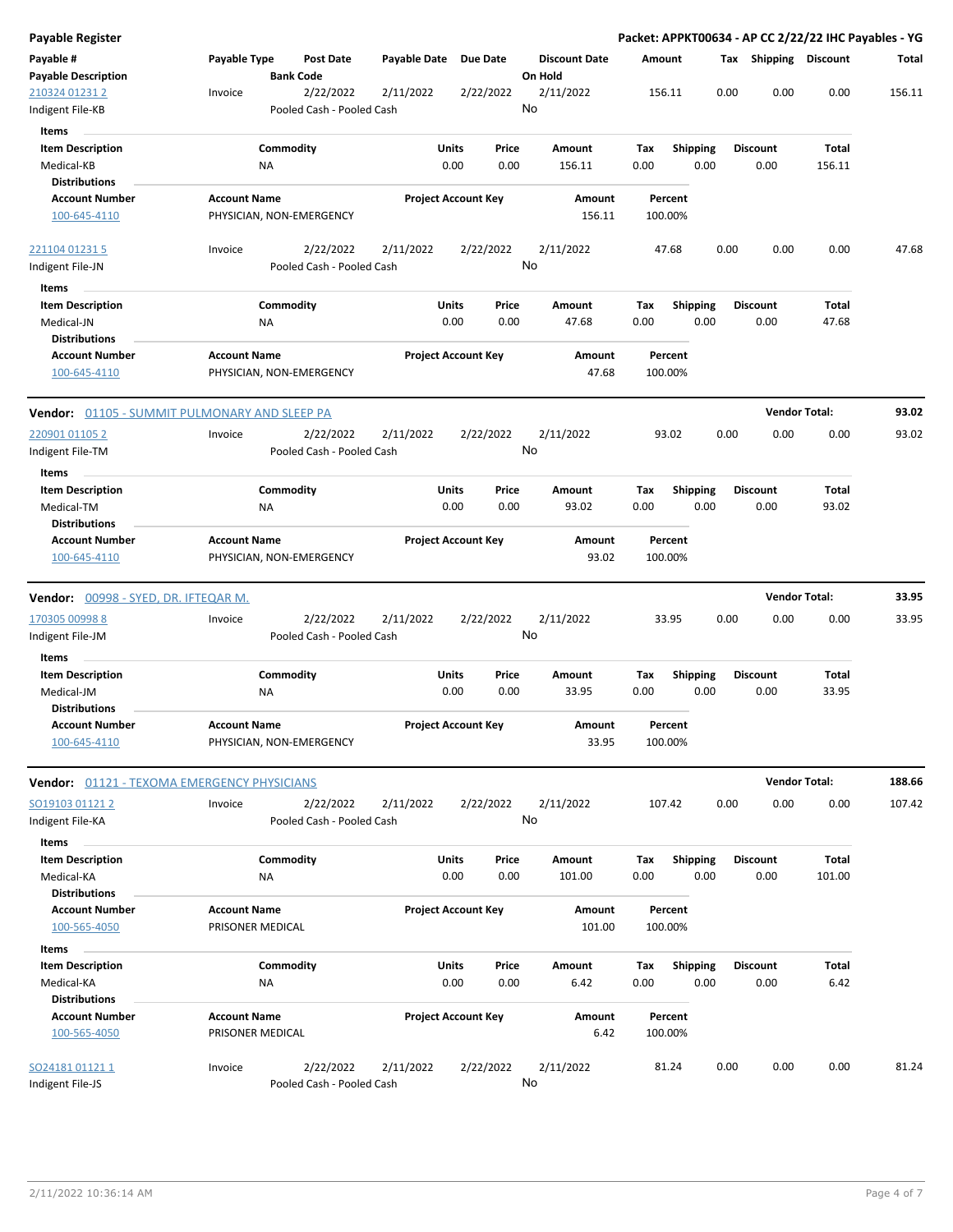| <b>Payable Register</b>                                                       |                                                 |                                        |              |                            |                 |                                 |             |                    |      |                         | Packet: APPKT00634 - AP CC 2/22/22 IHC Payables - YG |              |
|-------------------------------------------------------------------------------|-------------------------------------------------|----------------------------------------|--------------|----------------------------|-----------------|---------------------------------|-------------|--------------------|------|-------------------------|------------------------------------------------------|--------------|
| Payable #<br><b>Payable Description</b>                                       | Payable Type                                    | <b>Post Date</b><br><b>Bank Code</b>   | Payable Date |                            | <b>Due Date</b> | <b>Discount Date</b><br>On Hold |             | Amount             |      | Tax Shipping            | Discount                                             | <b>Total</b> |
| <b>Items</b><br><b>Item Description</b><br>Medical-JS<br><b>Distributions</b> | <b>NA</b>                                       | Commodity                              |              | <b>Units</b><br>0.00       | Price<br>0.00   | Amount<br>81.24                 | Tax<br>0.00 | Shipping<br>0.00   |      | <b>Discount</b><br>0.00 | <b>Total</b><br>81.24                                |              |
| <b>Account Number</b><br>100-565-4050                                         | <b>Account Name</b><br>PRISONER MEDICAL         |                                        |              | <b>Project Account Key</b> |                 | Amount<br>81.24                 |             | Percent<br>100.00% |      |                         |                                                      |              |
| Vendor: 01214 - TEXOMA RETINA CENTER                                          |                                                 |                                        |              |                            |                 |                                 |             |                    |      |                         | <b>Vendor Total:</b>                                 | 1,231.91     |
| 220901 01214 2<br>Indigent File-TM                                            | Invoice                                         | 2/22/2022<br>Pooled Cash - Pooled Cash | 2/11/2022    |                            | 2/22/2022<br>No | 2/11/2022                       | 1,231.91    |                    | 0.00 | 0.00                    | 0.00                                                 | 1,231.91     |
| Items<br><b>Item Description</b><br>Medical-TM<br><b>Distributions</b>        | <b>NA</b>                                       | Commodity                              |              | <b>Units</b><br>0.00       | Price<br>0.00   | Amount<br>1,231.91              | Tax<br>0.00 | Shipping<br>0.00   |      | <b>Discount</b><br>0.00 | <b>Total</b><br>1,231.91                             |              |
| <b>Account Number</b><br>100-645-4110                                         | <b>Account Name</b><br>PHYSICIAN, NON-EMERGENCY |                                        |              | <b>Project Account Key</b> |                 | Amount<br>1,231.91              |             | Percent<br>100.00% |      |                         |                                                      |              |
| Vendor: 01168 - TEXOMACARE SPECIALTY PHYSICIANS                               |                                                 |                                        |              |                            |                 |                                 |             |                    |      |                         | <b>Vendor Total:</b>                                 | 6.42         |
| 220901 01168 1<br>Indigent File-TM                                            | Invoice                                         | 2/22/2022<br>Pooled Cash - Pooled Cash | 2/11/2022    |                            | 2/22/2022<br>No | 2/11/2022                       |             | 6.42               | 0.00 | 0.00                    | 0.00                                                 | 6.42         |
| <b>Items</b><br><b>Item Description</b>                                       |                                                 | Commodity                              |              | <b>Units</b>               | Price           | Amount                          | Tax         | Shipping           |      | <b>Discount</b>         | <b>Total</b>                                         |              |
| Medical-TM<br><b>Distributions</b>                                            | <b>NA</b>                                       |                                        |              | 0.00                       | 0.00            | 6.42                            | 0.00        | 0.00               |      | 0.00                    | 6.42                                                 |              |
| <b>Account Number</b><br>100-645-4110                                         | <b>Account Name</b><br>PHYSICIAN, NON-EMERGENCY |                                        |              | <b>Project Account Key</b> |                 | Amount<br>6.42                  |             | Percent<br>100.00% |      |                         |                                                      |              |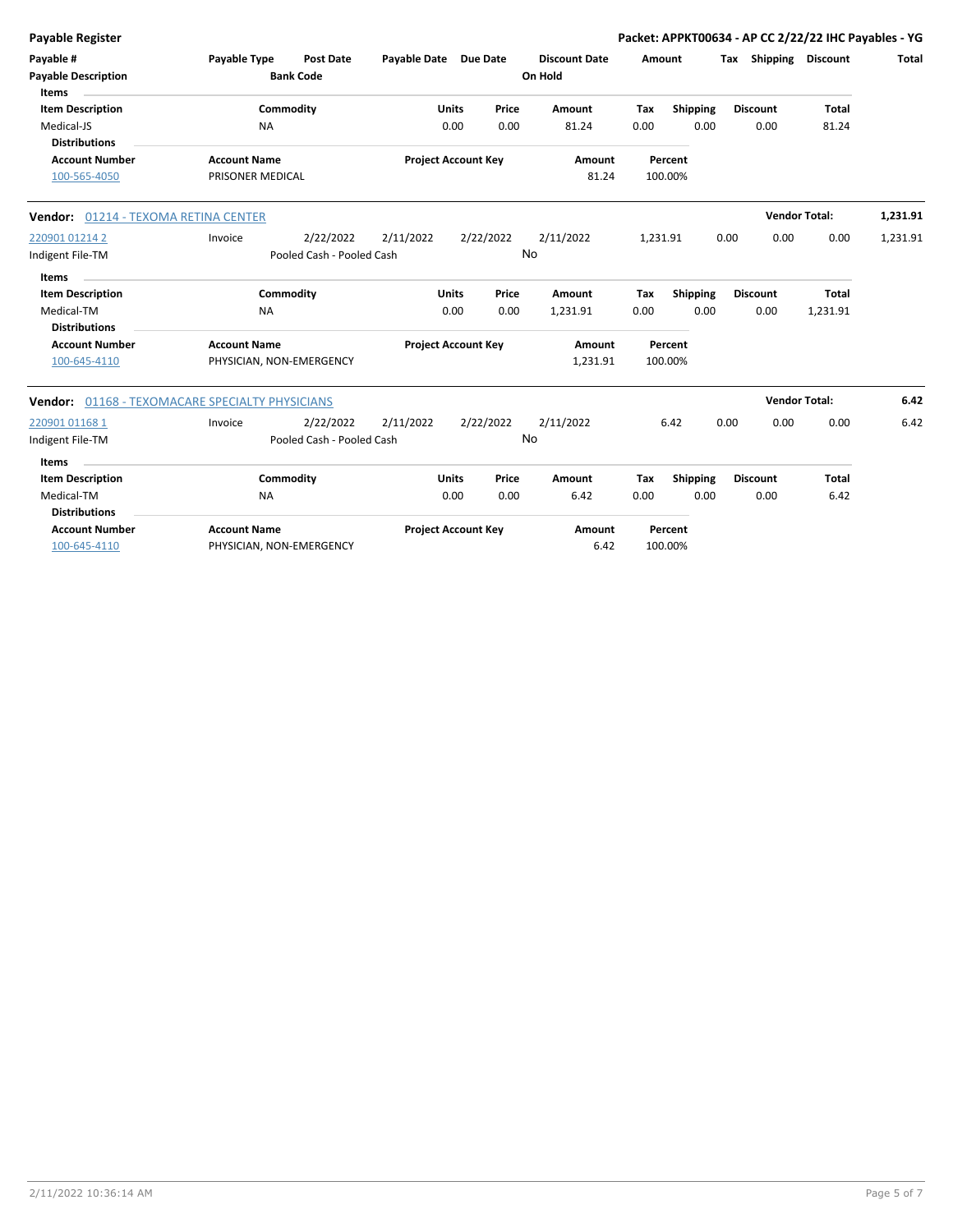## Payable Summary

| <b>Type</b> | Count               | Gross    | Tax  | Shipping | <b>Discount</b> | Total    | <b>Manual Payment</b> | <b>Balance</b> |
|-------------|---------------------|----------|------|----------|-----------------|----------|-----------------------|----------------|
| Credit Memo |                     | $-27.44$ | 0.00 | 0.00     | 0.00            | $-27.44$ | 0.00                  | $-27.44$       |
| Invoice     | 20                  | 3,920.94 | 0.00 | 0.00     | 0.00            | 3,920.94 | 0.00                  | 3,920.94       |
|             | <b>Grand Total:</b> | 3,893.50 | 0.00 | 0.00     | 0.00            | 3,893.50 | 0.00                  | 3,893.50       |